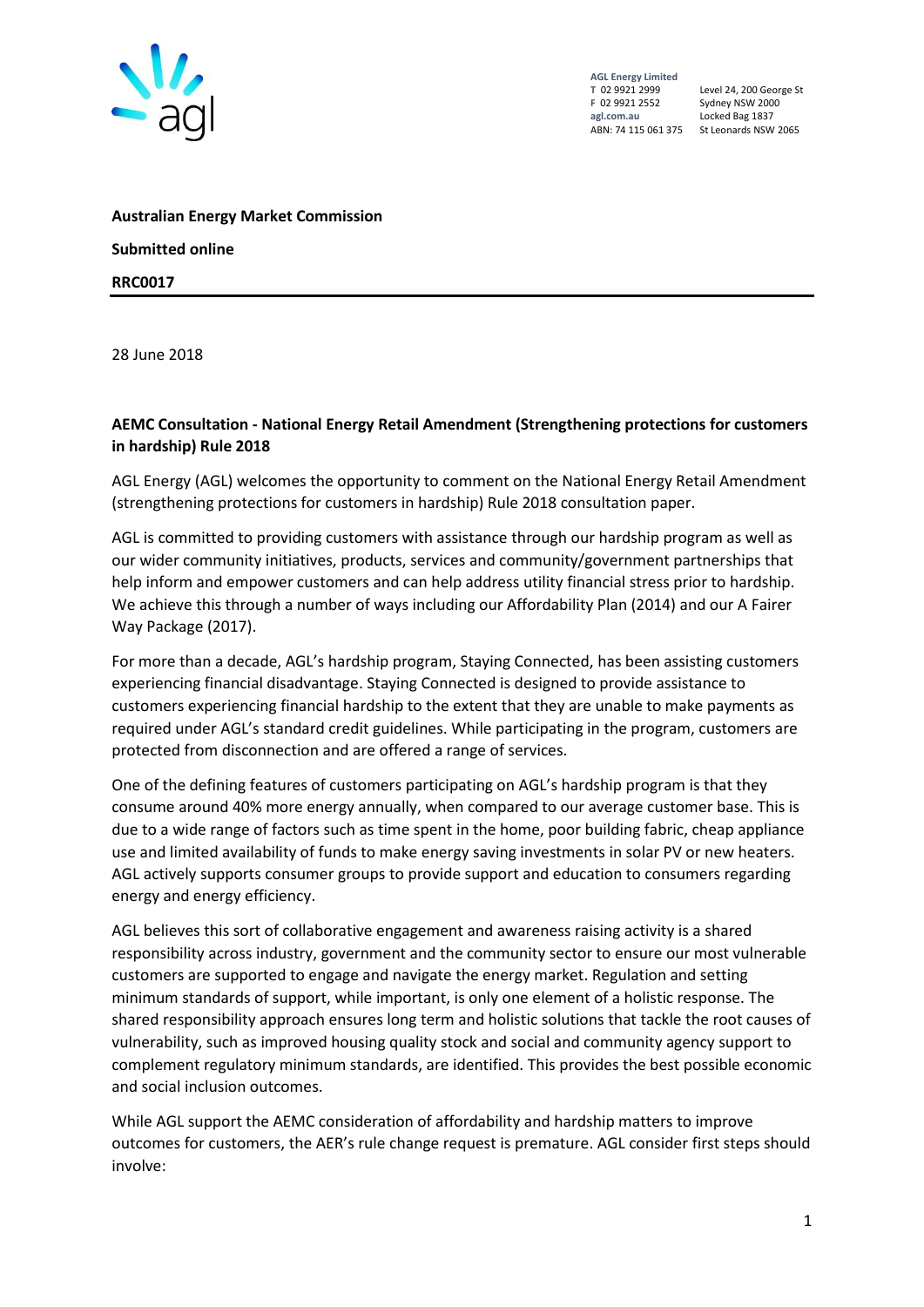

Level 24, 200 George St ABN: 74 115 061 375 St Leonards NSW 2065

- 1) Greater consultation and transparency by the AER with industry on their expectations if the position relating to minimum requirements under the NERL has changed. AGL welcomes renewed guidance notes or best practice observations by the AER.
- 2) The opportunity for retailers to respond to these expectations before moving to regulation.
- 3) The completion of the AEMC affordability review of other economic and financial aspects impacting affordability. AGL note that the general economic and welfare situation in Australia which is pushing more consumers to financial stress. Utility stress is part of a larger bucket regarding affordability concerns that Australian consumers are facing and stem from more than just utility stress. For example, the Newstart allowance has been cited as inadequate for basic costs of living.

AGL note that the Essential Services Commission of South Australia<sup>1</sup> undertook a similar review in relation to the NERL in 2016, and in 2004 a Joint Initiative into hardship and affordability assessed hardship indicators and shared responsibility.<sup>2</sup> The Joint Initiative work discussed in the attachment also highlights the difficulty in applying a formulaic requirement on hardship assessments due to the differences with utility stress and hardship.

#### **Hardship policies and regulation**

Retailers continue to operate with hardship policies (and underlying processes) that the AER has been approving since 2011. Inconsistencies in retailer hardship policies are most observable by the AER, who can issue reports regarding best practice or updated guidance notes that would help inform and evolve retailer practices.

AGL consider the success of retailers voluntarily adopting the Sustainable Payment Plan Framework is a testament to the willingness of retailers to work with the regulator to achieve positive customer outcomes. We would welcome a review of the SPPF, particularly as this was developed following the 2014/15 hardship audit.

If the AERs expectation of minimum requirements has changed, or they have identified an inability to enforce the approved policies, then we encourage them to report evidence-based recommendations to help guide industry on how to evolve hardship approaches. AGL consider that the AER already has the necessary powers and scope to develop guidance, require variation and approve consistent policies through the National Energy Retail Law (NERL). It is therefore unclear to AGL how additional powers under a Guideline could materially change matters of consistency without making judgements on who should receive assistance and what kind of assistance should be provided.

AGL encourage a collaborative approach to achieving positive results for customers by working with the AER, community sector and other industry participants through existing frameworks and powers. This could include issuing a new guidance note and facilitating workshops to explain expectations to achieve consistency. If this engagement strategy fails, the AER can rely on section 43(2) of the NERL to require a variation and would be able to refer to an updated guidance note as the minimum expectation.

1

<sup>1</sup> [National Energy Retail Law: Review of operation in South Australia,](https://www.escosa.sa.gov.au/ArticleDocuments/933/20160530-Energy-NERLReviewFinalReport.pdf.aspx?Embed=Y) 2016 Report

<sup>2</sup> [Committee for Melbourne, Utility Debt Spiral Project 2004](https://citiesprogramme.org/project/utility-debt-spiral-project/)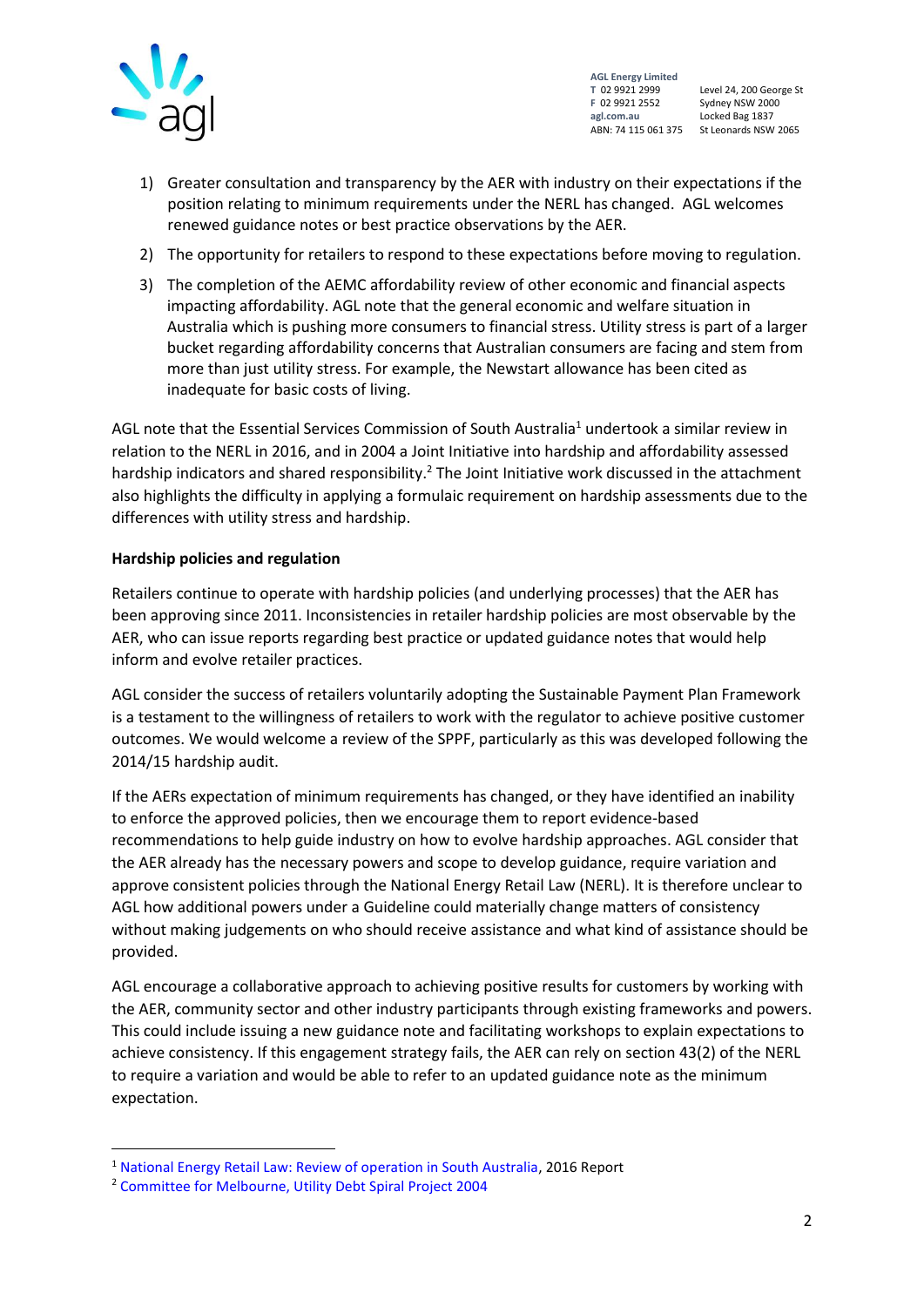

Level 24, 200 George St Locked Bag 1837 ABN: 74 115 061 375 St Leonards NSW 2065

#### **Alternative Approaches**

Guidelines are not subject to the same cost-benefit rigour that legislative or regulatory changes are, and we consider the AER already has sufficient powers under the NERL and the issuing of guidance notes to improve consistency of retailer policies, with the power to require retailers vary where they do not voluntarily do so.

For these reasons, AGL recommend the AEMC explore other avenues when considering affordability and hardship matters that may result in more positive outcomes for consumers and industry. Other considerations for the AEMC include:

- In addition to the first steps recommended above, the AEMC could develop a rule requiring retailers to resubmit hardship policies for approval every 3-4 years. This should be combined with the AER issuing a guidance note on minimum requirements and best practice observations ahead of variation requirements.
- Considering alternative mechanisms of regulatory change, such as amending the NERL to reflect the expected minimum requirements, while still facilitating retailer innovation and processes.
- Retaining section 75 of the NERR and ensuring hardship indicators remain as are. Any rule change in relation to Guidelines should then be added as a separate section (for example, 75A), and sufficiently limits the scope of the AER's powers relating to the issuing of Guidelines to ensure that extensive and operationally complex frameworks are not imposed on retailers without the need to complete a cost-benefit analysis.
- Recommending reviews in other sectors, such as increased government assistance (including Newstart allowance minimum amount, energy efficiency schemes, energy grants etc).

The underlying objective and success measures of a hardship program should perhaps be discussed further in principle, across the wider industry. There would appear to be some competing objectives that do not exist comfortably together.

The remainder of the submission focuses on regulation setting, policy matters and affordability concerns for the AEMC's consideration. In particular, it provides further information on the Shared Responsibility Model addressing affordability matters.

Should you have any questions or comments, please contact Kathryn Burela on 0498 001 328 or [kburela@agl.com.au.](mailto:kburela@agl.com.au)

Regards

Entalgraf

Elizabeth Molyneux General Manager Energy Markets Regulation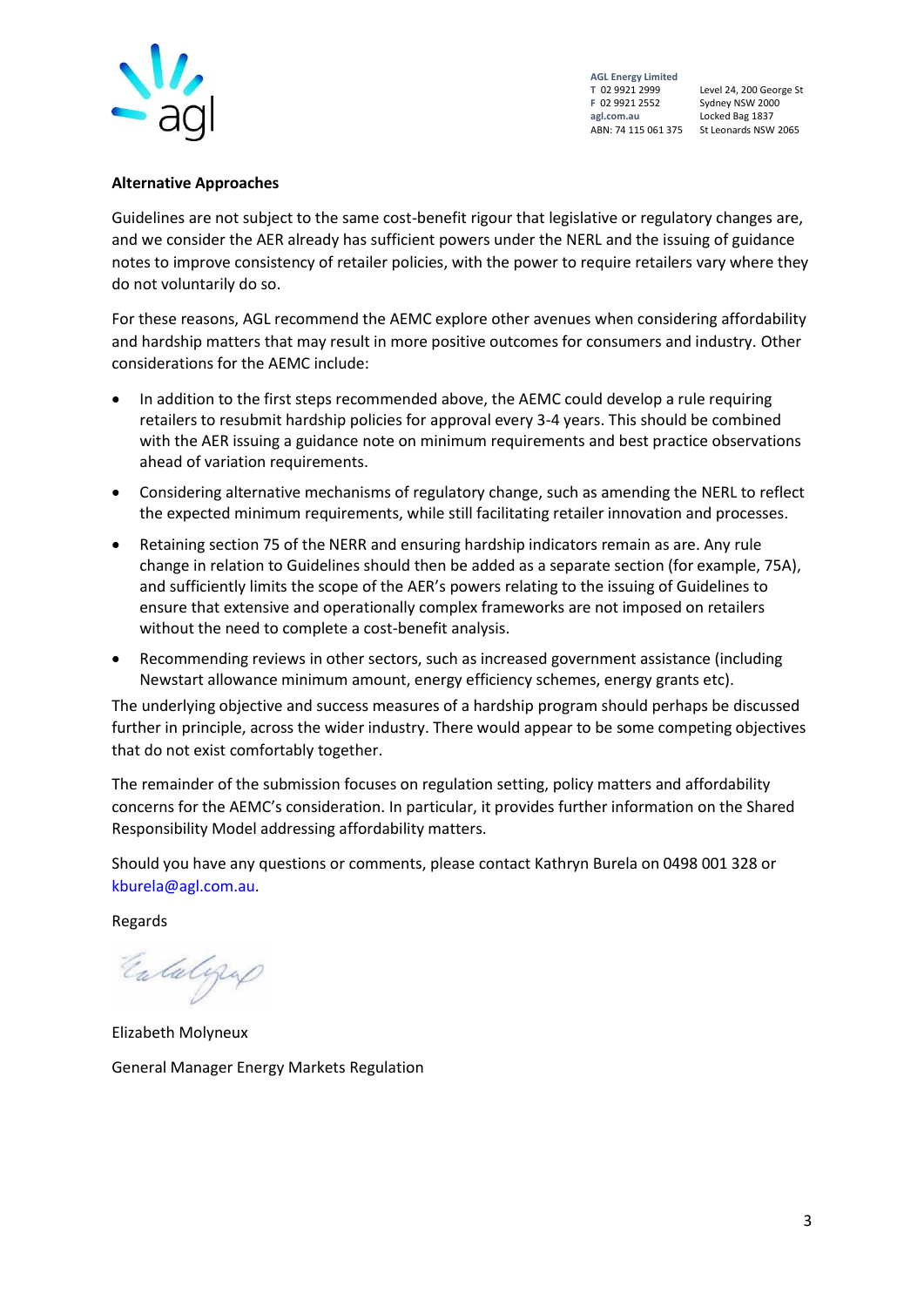

Level 24, 200 George St Locked Bag 1837 ABN: 74 115 061 375 St Leonards NSW 2065

# 1. Regulation and policy

In making the rule change request, the AER has identified issues relating to the enforceability of policies that express high level statements, and an inconsistency across retailer's hardship policies resulting in different customer outcomes. The AER consider that Guideline powers would allow for a clear set of standard statements and requirements for retailers to incorporate in their policies.

Without knowing the content of the Guidelines, it is difficult to comment on their appropriateness, however any discussion regarding assistance for customers experiencing payment difficulties due to hardship that seeks consistency or clarity will wander in to the policy space and AGL question whether Guidelines are the most appropriate tool for addressing these issues.

Simply identifying a form of market failure or legitimate need for intervention, does not presuppose that regulation is appropriate. Rather, a whole range of feasible regulatory and non-regulatory options should be considered, and their costs and benefits fully assessed, in order to determine the proposal with the highest net benefit.<sup>3</sup>

The AEMC, in considering rule change requests do this through their consideration of whether a matter meets the National Energy Retail Objective (NERO). However, this requirement is not imposed on regulators who substantially impact retailer processes and practices with the mandating of requirements through Guidelines and Codes – which have the same effect as regulation.

The Australian Government Guide to Regulation sets the definition for regulation as *"any rule endorsed by government where there is an expectation of compliance".* This rule change would result in exactly this, and likely result in the AER making policy decisions about who or how support is delivered. AGL consider the AEMC is more appropriately placed to make decisions relating to policy.

The recent experience of retailers with the Essential Services Commission (ESC) regarding the Payment Difficulties Framework (PDF) is an example of high prescription rule setting without full economic assessment. The presupposed outcome of ensuring all customers who are vulnerable were protected meant that such a wide net was cast that any engaged Victorian customer with \$55 debt qualifies for the hardship program. These changes were not subject to a Regulation Impact Statement as they were issued under the Energy Retail Code. This would be similiarly true of any changes required under an issued Guideline.

AGL note that ESCOSA is the only regulator to consider wider economic conditions when evaluating the effectiveness of hardship policy.<sup>4</sup> In assessing hardship effectiveness, ESCOSA found that external economic factors are an important influence on the number of hardship customers' existing at any one time and so trends in hardship numbers must be considered within the relevant economic context. For example, it might be expected that the number of hardship customers will increase during a period of increasing unemployment.

<sup>3</sup> [Committee for Melbourne, Utility Debt Spiral Project 2004](https://citiesprogramme.org/project/utility-debt-spiral-project/)

<sup>4</sup> [ESCOSA National Energy Retail Law, Review of Operation in South Australia](file://///GLBWI234/Data$/Data/Users/A141866/Desktop/2016%20%20https:/www.escosa.sa.gov.au/ArticleDocuments/933/20160530-Energy-NERLReviewFinalReport.pdf.aspx%3fEmbed=Y%20,)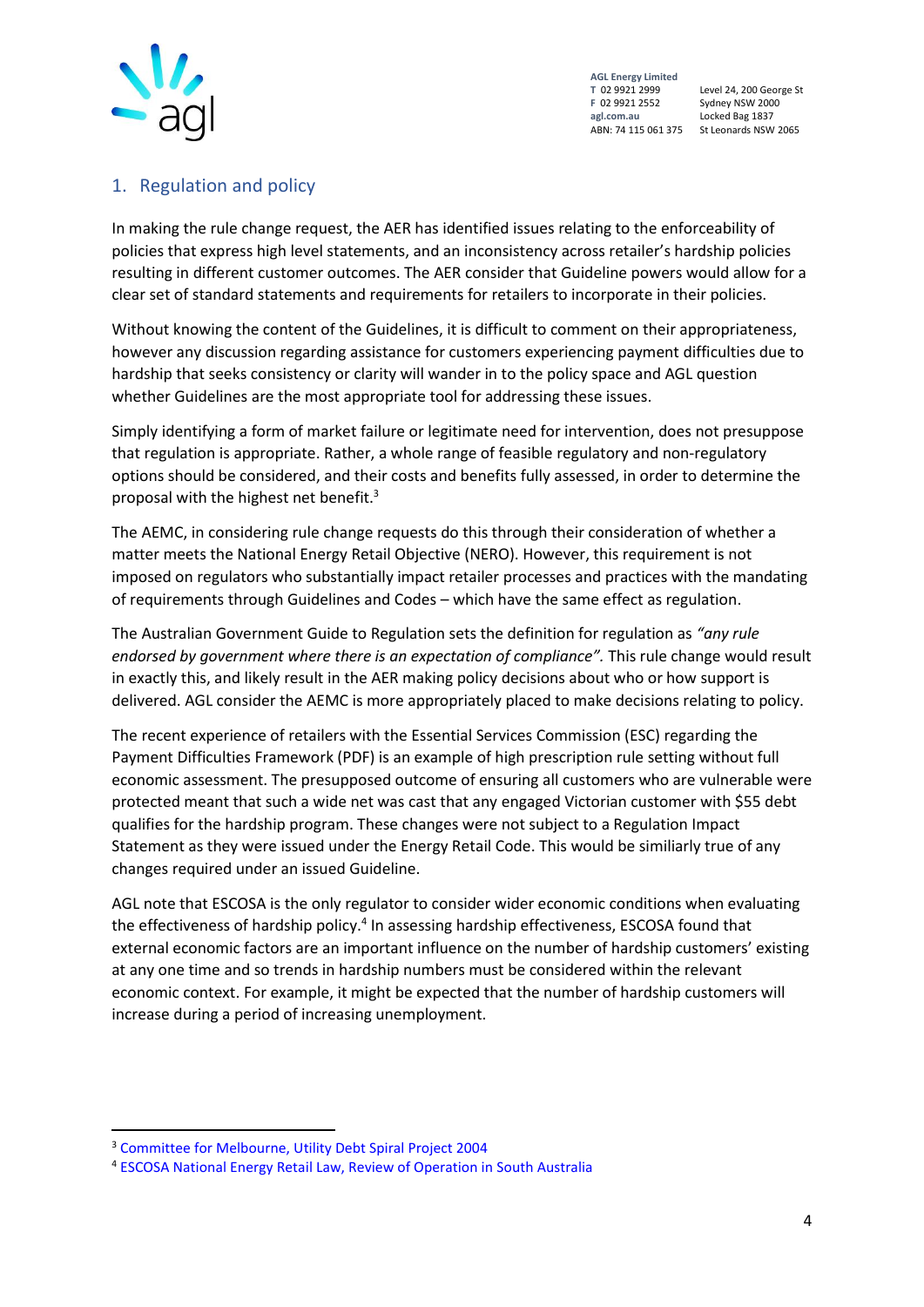

Level 24, 200 George St St Leonards NSW 2065

## 2. Guideline impact on business

If the AEMC decision is to allow the rule change request, AGL recommend the scope of the Guidelines be narrowed. AGL welcome guidance on the AER's expectations of minimum requirements and hardship policies but ambiguous language can create unintended outcomes. The inclusion of open-ended wording such as 'matters that the AER considers must be contained in customer hardship policies' creates a risk for substantial changes to retailer processes and the obligations imposed. We note that the minimum requirements as set out in the National Energy Retail Law refers to retailer processes for identification, processes for early response, flexible payment options, programs to help with energy efficiency.

Guidelines that speak to these minimum requirements could allow the AER to develop and impose substantial new operational requirements on retailers, that over-time could also become more prescriptive. Given the lack of regulatory rigour required for Guideline amendment, these changes could be frequent and substantial. For example, the Guidelines could require retailers to establish a prescribed proactive identification process (i.e. by setting a debt threshold), or a process of prereminder notice communications to customers (early response) or require specific energy efficiency programs (programs to help with energy efficiency). The cost of this will ultimately be borne by customers and will likely stifle innovation and retailer investment in other affordability measures, such as those highlighted in the attachment.

AGL is unable to comment on the cost to industry of these Guidelines until the content of the Guidelines has been proposed. However, AGL note that the AER consideration of costs and benefits are substantially narrow given the potentially large scope the proposed rule drafting would allow. The AER state that their proposal does not expand obligations to retailers, it just seeks to provide clarity through the Guideline. However, they also note that businesses may incur costs relating to system changes, staff training and associated changes involved in implementing policies, systems and procedures. The nature of the obligation on retailers will inevitably change, as standard statements, processes, early action measures, definitions or thresholds are set, and operational processes need to be revised.

In our view, there is a real risk that the AER will have the power to make key policy decisions (such as who can receive hardship assistance, and what kind of assistance should be provided) through their Guidelines. AGL does not support the Guideline containing provisions subject to civil penalty, and enforceability should remain with the approved policies under the NERL.

# 3. Economic disconnect

**.** 

Financial stress and affordability matters are not isolated to utilities or energy. In 2004, a joint community, government and business initiative in Melbourne explored the relationship between utility debt and poverty (Joint Initative).<sup>5</sup> This has been one of the most comprehensive cross-

<sup>5</sup> [Committee for Melbourne, Utility Debt Spiral Project](https://citiesprogramme.org/project/utility-debt-spiral-project/) was a joint community, government and business initiative designed to explore the relationship between utility debt and poverty, and to identify social and regulatory frameworks to assist people at risk. The steering committee members included representatives from State Government of Victoria, City of Melbourne, Essential Services Commission, Water and Energy Ombudsman, communicty groups including Consumer Utilities Advocacy Centre (now known as CALC), Vincent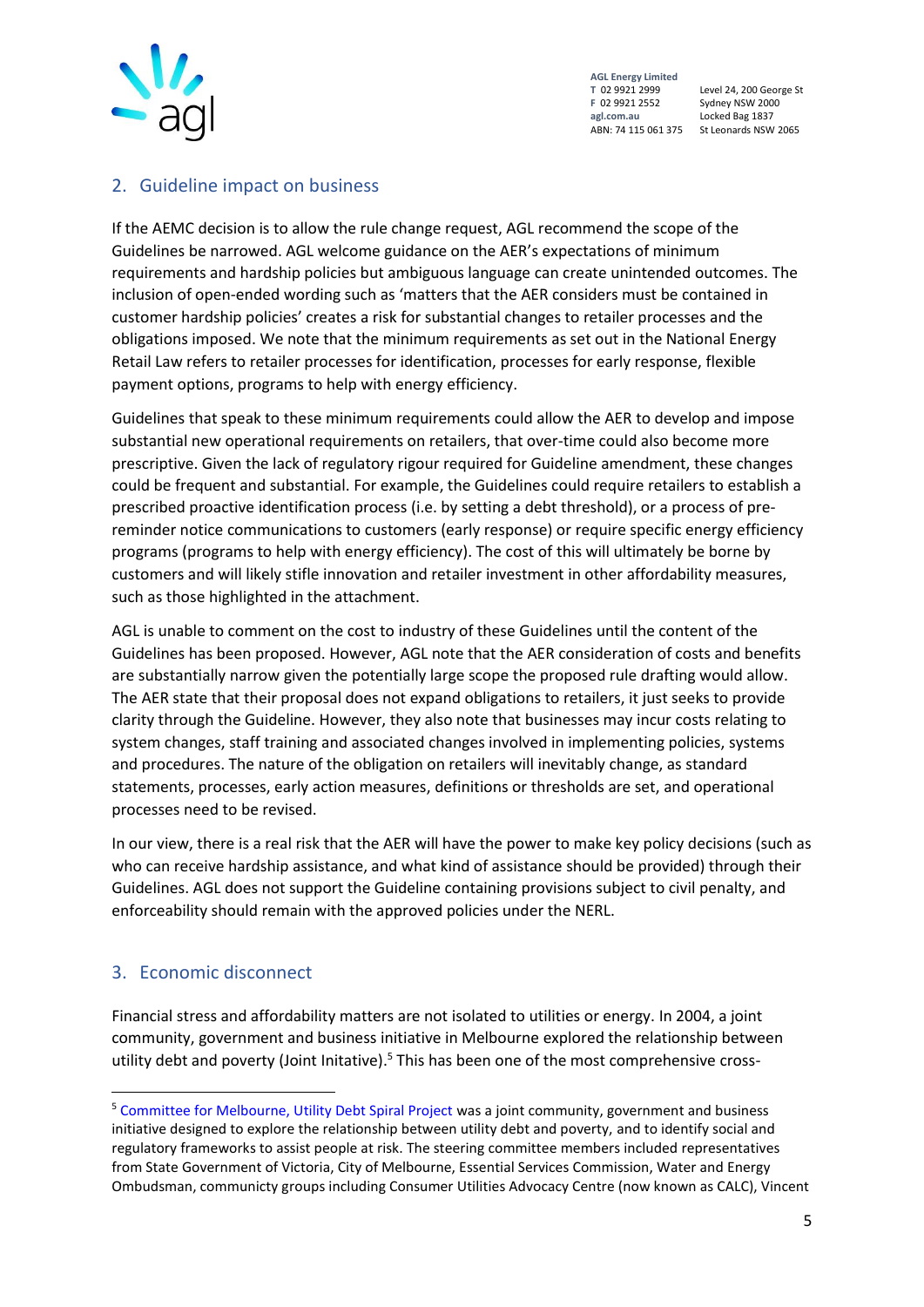

Level 24, 200 George St ABN: 74 115 061 375 St Leonards NSW 2065

sectoral reviews undertaken in Australia to understand affordability issues, the impact of utilities, and potential social and regualatory frameworks that can assist people at risk. The report offers two important insights into affordability and utilitity stress:

- 1) Households reporting financial hardship also report utility stress. The reverse is not true: most households reporting utility stress do not also report financial hardship.
- 2) Government effort and expenditure is focused on 'cure' (i.e. assisting households already in hardship) rather than on prevention highlighting the difficulty in establishing clear hardship indicators.

Specifically, this report identifies that almost 60 per cent of households who report utility stress are neither in poverty, nor reporting the behaviors that indicate finanical hardship. The report concludes that this highlights the importance of targeting utility hardship programs to those households in the greatest need.<sup>6</sup> It also stated that people's experiences are unique and complex and as such it is not approporiate to apply a formula-driven approach based on household characteristis to detrmine whether assistance or leniancy should be provided.<sup>7</sup>

## 4. Shared responsibility model

AGL support a shared responsibility approach to energy hardship, where energy suppliers, government and the community sector work together to deliver sustainable improvements for vulnerable customers. These improvements can help ensure vulnerable customers can access competitively priced, reliable and high-quality energy supplies. The shared responsibility approach ensures long term and holistic solutions that tackle the root causes of vulnerability, such as improved housing quality stock and social and community agency support to complement regulatory minimum standards, are identified.

Retailers can continue to assist the community both through regulated means and other community initiatives in line with their own corporate values and business decisions. AGL's focus on community support, partnerships, products and other initiatives are detailed in the Attachment.

In relation to government effort and expenditure, it is important to note that the provision of financial support through Newstart is consistently being cited as being inadequate to support a basic standard of living and that other economic conditions are impacting affordability and financial stress. For example:

- **One in four people in Australia go without household essentials** and can't pay bills because their cost of living has become too expensive - "the reality is that Newstart hasn't kept up with the cost of living which means families and individuals are struggling with basics".<sup>8</sup>
- **Roughly three million people lived below the poverty line in 2013-14.** Of those people, 57.3 per cent relied on income support payments as their main source of income. Social security reforms over the last few years have meant there is a growing number of people shifting off other

de Paul's, Good Sheppard, Kildonan, Consumer Law Centre Victoria, Financial Consumer Rights Council, Victorian Council of Social Services, four consulting groups and several utility companies including Origin, AGL, Powercor and Citipower (as well as water companies).

<sup>6</sup> [Committee for Melbourne, Utility Debt Spiral Project 2004,](https://citiesprogramme.org/project/utility-debt-spiral-project/) Page 6-7.

<sup>7</sup> [Committee for Melbourne, Utility Debt Spiral Project 2004,](https://citiesprogramme.org/project/utility-debt-spiral-project/) page 23.

<sup>8</sup> [Good Shepherd Microfinance media release](http://goodshepherdmicrofinance.org.au/media/survey-shows-one-four-people-go-without-basics/) 7 June 2018.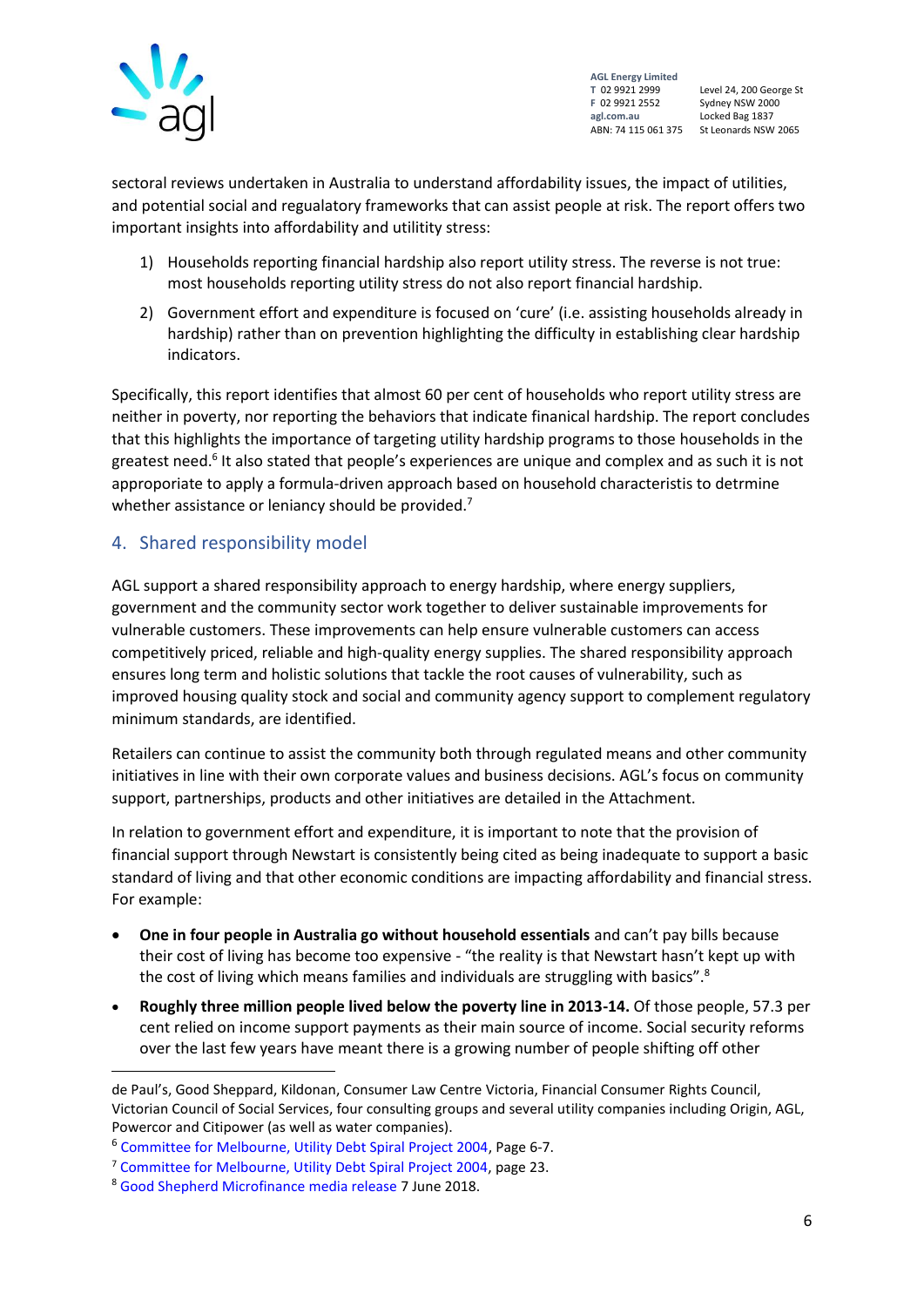

Level 24, 200 George St Locked Bag 1837 ABN: 74 115 061 375 St Leonards NSW 2065

payments to receive lower-rate social security payments (mainly Newstart), which increases the likelihood they will live in poverty

- Source: Adapted from the Australian Bureau of Statistics (ABS)
- **Australian wages have stagnated and rents have increased at twice the rate of inflation** in the past 5 years resulting in more than 150,000 low-income earners in private rentals paying more than half of their income oin housing, even after rent assistance.<sup>9</sup>
- **Cost of living pressures and insufficient income were the overriding factors** in Victoria, New South Wales, South Australia and South East Queensland in influencing disconnection for nonpayment.<sup>10</sup>

The type of energy specific support offered by government for those experiencing hardship is also problematic. Grants and concessions are important financial support tools for consumers but are offered when there is already finanicial difficulty, rather than helping prevent it.

The Joint Initiative acknowledged that government has a greater emphasis on the aiding financial difficulty, rather than in programs to help prevent, which they note is recognition that identifying households who are at risk of falling into hardship is incredibly difficult and complex.<sup>11</sup> Work towards this goal could include:

- Energy specific government support should be increased and focused on longer term solutions (instead of short term payments) for example:
	- o Expanding or initiating energy efficiency schemes this can include rebates or replacement of energy inefficient appliances for low-income households.
	- o Reviewing criteria for accessing relief grants.
	- o Reviewing the frequency and/or amount available in those grants.
- Expanding the shared responsibility model to capture associated industries such as energy appliance manufacturers and appliance retailers. The marketing of cheap, energy inefficient appliances 'lock in' an inability to pay higher energy bills as the appliance stock contained within the average household has a relatively long tenor. AGL consider possible solutions to ensure those with payment difficulties can still access cheap appliances is to amend the consumer credit codes to ensure that retailers of consumer appliances give preferential pricing to customers in hardship.

### 5. Disengaged customers

**.** 

Disconnection is not a preferred course of action for retailers and is a difficult and distressing experience for customers. Debt accumulation has harmful effects to customers, who are saddled with long-term debts that they may ultimately be unable to clear and may impact future access to credit and other financial services, and retailers who bear additional credit risks (higher bad debt and increased debt write offs. Where a customer is not engaging, any offer of assistance by a retailer is

<sup>9</sup> Jenny Smith, Chief Executive of Council to Homeless Persons, 2016

<sup>10</sup> [Vinnies, Households in the Dark](https://www.vinnies.org.au/content/Document/VIC/2016-June-Households-in-the-dark2.pdf) May 2016

<sup>11</sup> [Committee for Melbourne, Utility Debt Spiral Project,](https://citiesprogramme.org/project/utility-debt-spiral-project/) page 12.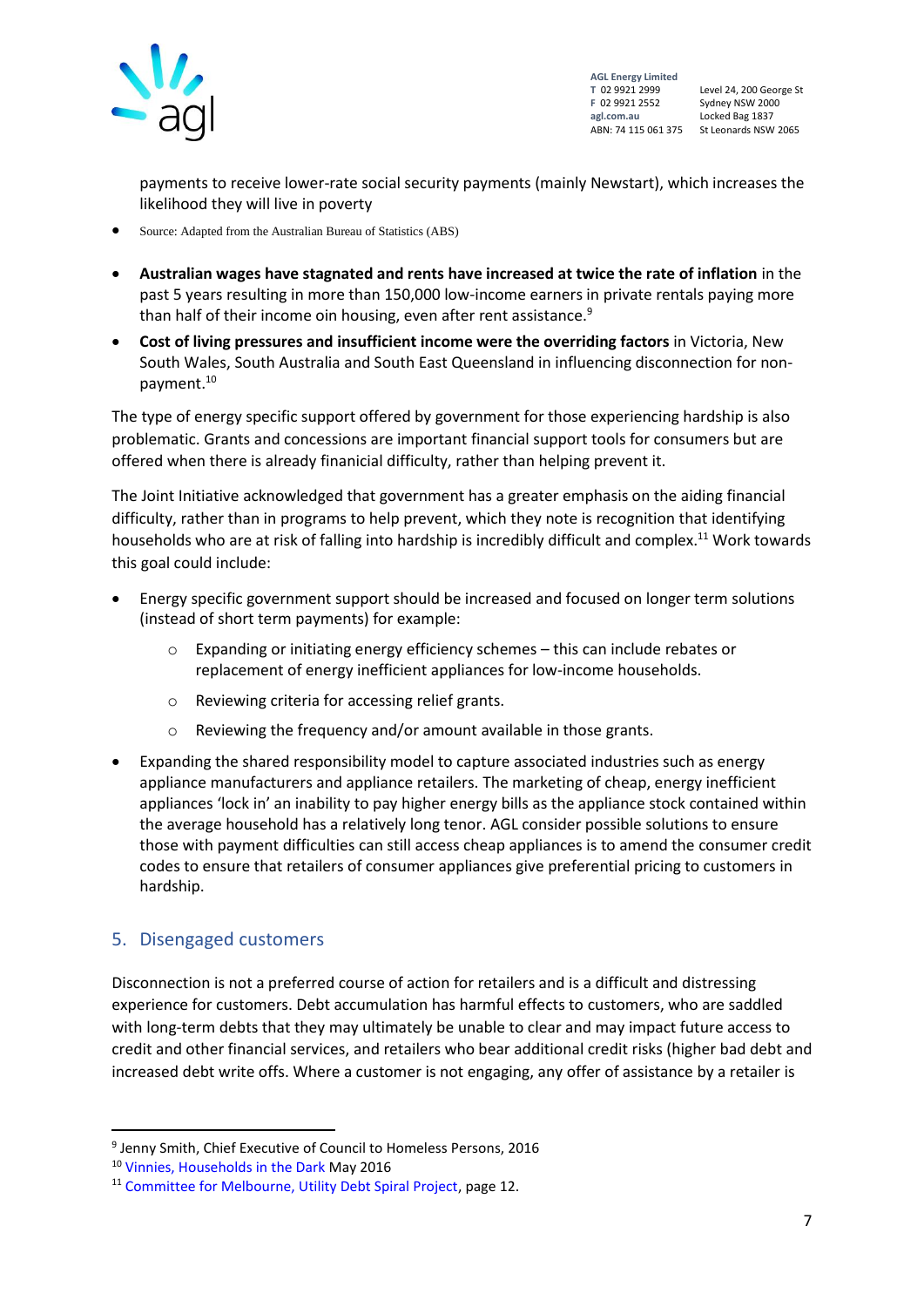

Level 24, 200 George St Locked Bag 1837 ABN: 74 115 061 375 St Leonards NSW 2065

going to be missed or ignored. Retailers must balance the number of outgoing communications with ensuring the customer does not feel chased or harassed.

To try and encourage engagement, AGL contacts the customers a number of times through a number of channels. Our credit management process goes beyond the minimum contact protection requirements. We also use SMS messages, a 2<sup>nd</sup> reminder notice and additional phone contacts. Hence, a non-engaged customer is likely to receive several contact points, prior to being disconnected. Customers may also respond to communication, but then fail to make payments in line with their commitments, this is an example of non-meaningful engagement. It is unlikely that Guidelines would be able to address these issues.

#### 6. Debt

If a prescriptive regulatory regime forces hardship on customers due to set indicators, the cost of running a hardship program increases and imposes a solution on customers who may simply need assistance with financial management (i.e. through a payment plan).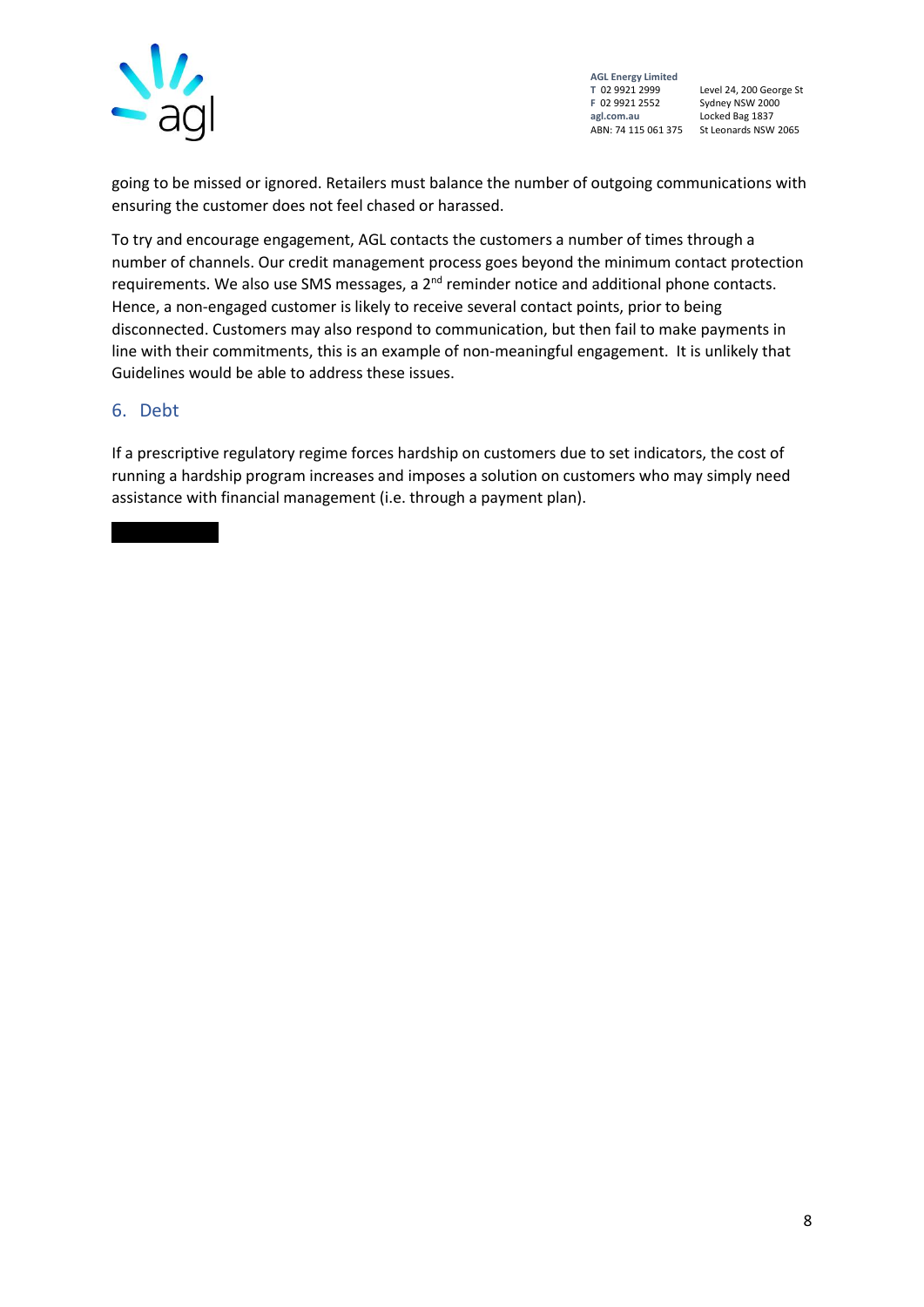

Level 24, 200 George St ABN: 74 115 061 375 St Leonards NSW 2065

### Attachment– AGL investment and community focus

AGL support the use of hardship programs as an essential support for the most vulnerable consumers. But a focus on increasing participation in hardship fails to look at the broader issues of affordability and prevention as discussed above. We encourage the AEMC to consider these affordability measures in the upcoming Affordability review, rather than viewing hardship guidelines in isolation.

AGL's Affordability Initiative, launched in December 2014, is a program of work through which we aim to better understand the issues associated with customers facing financial hardship, and provide targeted and effective support. We built on this with the launch of A Fairer Way in 2017.<sup>12</sup>

- **Discounts -** Our A Fairer Way package places our most vulnerable customers on specifically designed products with unconditional discounts.
- **Investing \$1.2 million** over three years to increase financial counselling resources in Queensland, New South Wales, Victoria and South Australia, partnering with YFS Logan, Wesley Mission, Kildonan UnitingCare and Uniting Communities).
- **Government Partnerships -** Continuing to implement programs to assist vulnerable consumers to improve the sustainability of their energy spend.
	- $\circ$  This includes our \$1 million partnership with the NSW Government to deliver solar energy to vulnerable customers residing in community housing.
	- o Providing \$500,000 to the Queensland Government's Switched On Communities program, run by Queensland Council of Social Service to provide grants to local community organisations to educate vulnerable groups on how to save energy, compare energy products and how to engage with their retailer.
- **Domestic Violence focus** ensuring customers who are impacted by domestic violence are appropriately supported in line with our family and domestic violence policy. Our policy ensures that calls are transferred to trained specialists, the availability of flexible payment arrangements, debt relief on case-by-case assessments and additional steps to ensure account privacy.
- **Joint Community Programs** We work with community groups to deliver joint programs to identify and address root causes of financial stress including:
	- Through AGL's Energy for Life program we're investing over \$3 million over six years in partnerships with The Smith Family, St Vincent de Paul Society, Cancer Council Australia and Julian Burton Burns Trust.
	- o As well as providing financial support to St Vincent de Paul's home visitation program, AGL and St Vincent de Paul have developed 'Energy Advice Packs' which contain information about retailer hardship programs, tips on how to save energy around the home and advice about what other support is available to families in hardship.

AGL invests heavily in social programs and community support. We have a range of programs and support systems in place for vulnerable consumers including:

<sup>&</sup>lt;sup>12</sup> [AGL A Fairer Way Package announcement,](https://www.agl.com.au/about-agl/media-centre/asx-and-media-releases/2017/march/agl-announces-a-fairer-way-package-for-vulnerable-customers) media release 17 March 2017.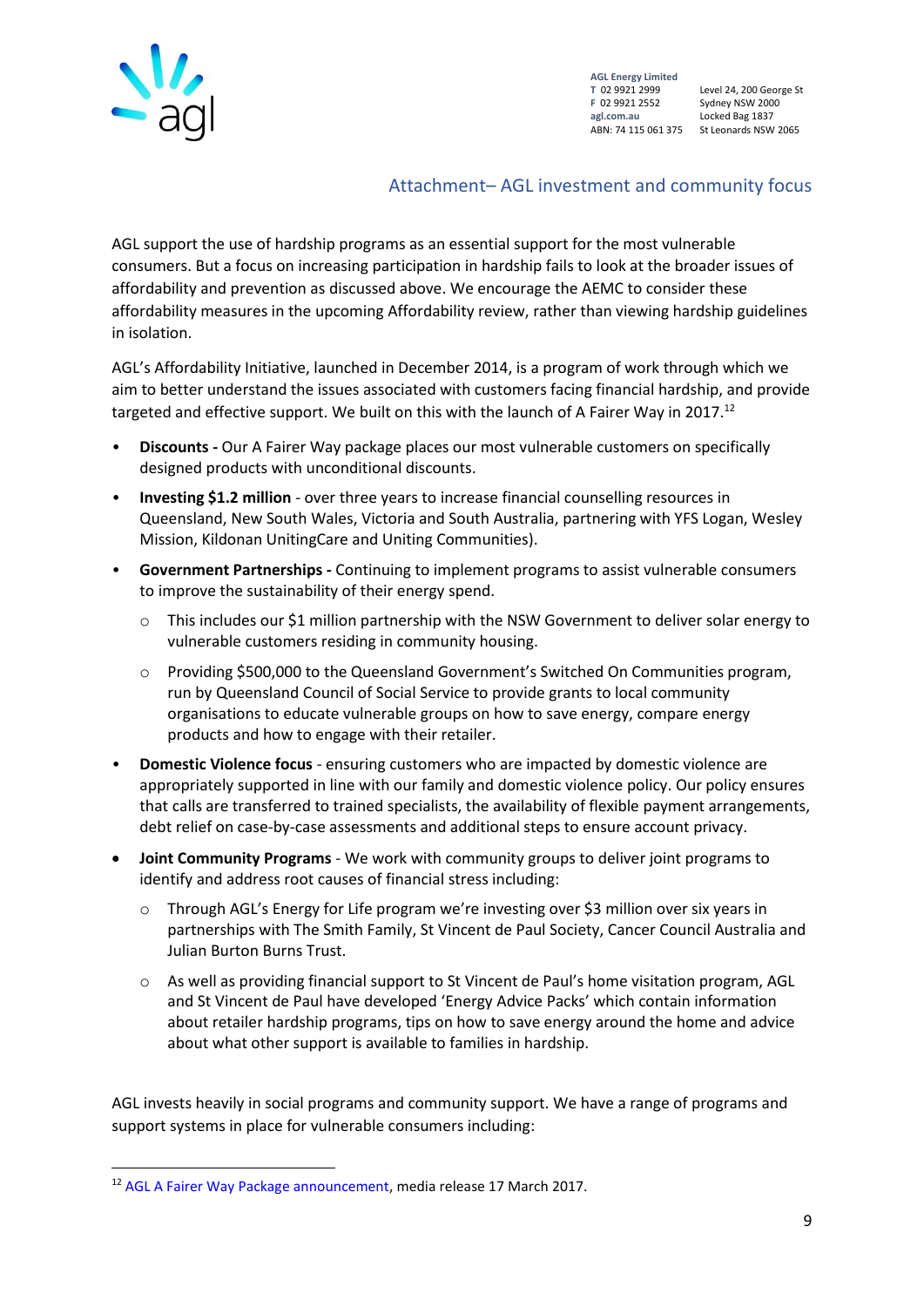

Level 24, 200 George St ABN: 74 115 061 375 St Leonards NSW 2065

- Here to Help<sup>13</sup> this is an interactive digital tool which will enable customers to assess if they are eligible for any grants or concessions to support energy affordability and assist with often complex application processes.
- **Energy use and financial support** we work with our customers to try and reduce their consumption and refer them to Financial Counsellors for additional support. As part of these referrals we offer appliance replacement in South Australia through our work with Uniting Communities, and on an ad-hoc basis depending on customer circumstances in other jurisdictions.
- **Dedicated financial counsellors line** direct to our specialist team to assist financial counsellors referring customers.
- **Boost and Graduate** where we may credit a customer's account to clear debt and bring their account balance to zero.

Initiatives that are not specific to hardship customers include:

- **Debt relief** this applies to any vulnerable customer who may request relief, or an authorized contact person on their behalf. These customers do not have to be on the hardship program for consideration.
- **Self Service Meter Reads** this functionality enables customers to enter their own meter reads, either through the AGL app, online or over the phone to understand what their bill is to date. This can help prevent bill shock, especially through seasonal periods of high consumption / quarterly billed customers, or through the absence of an actual read by the distributor.
- **Bill smoothing enhancements** we have implemented improvements to our bill smoothing functionality, which enables customers to spread annual consumption equally throughout the year.
- **Energy Insights** available in Victoria but will roll out as smart meters become more prevalent.

Payment assistance and plans:

- **Bill smoothing -** AGL's Bill Smoothing product is offered to customers as a means of spreading the cost of a customer's energy costs over a shorter time frame. AGL have conducted proactive campaigns to target customers not yet in payment difficulties. This allows them to proactively
- **Assist payment arrangements** Assist payment arrangement are a variation on the bill smoothing product which allows the customer to also include a component of arrears spread over the duration of the payment plan.
- **Promise to Pay (P2P) arrangements** (also known as instalment plan) where customers enter to pay amounts owing after the original due date. For the duration of the P2P, the customer pays the agreed instalment amounts. Payments due under P2P are in addition to amounts due for continuing energy consumption.

<sup>&</sup>lt;sup>13</sup> [AGL Here to Help financial assistance options and concessions check tool](https://www.agl.com.au/heretohelp)